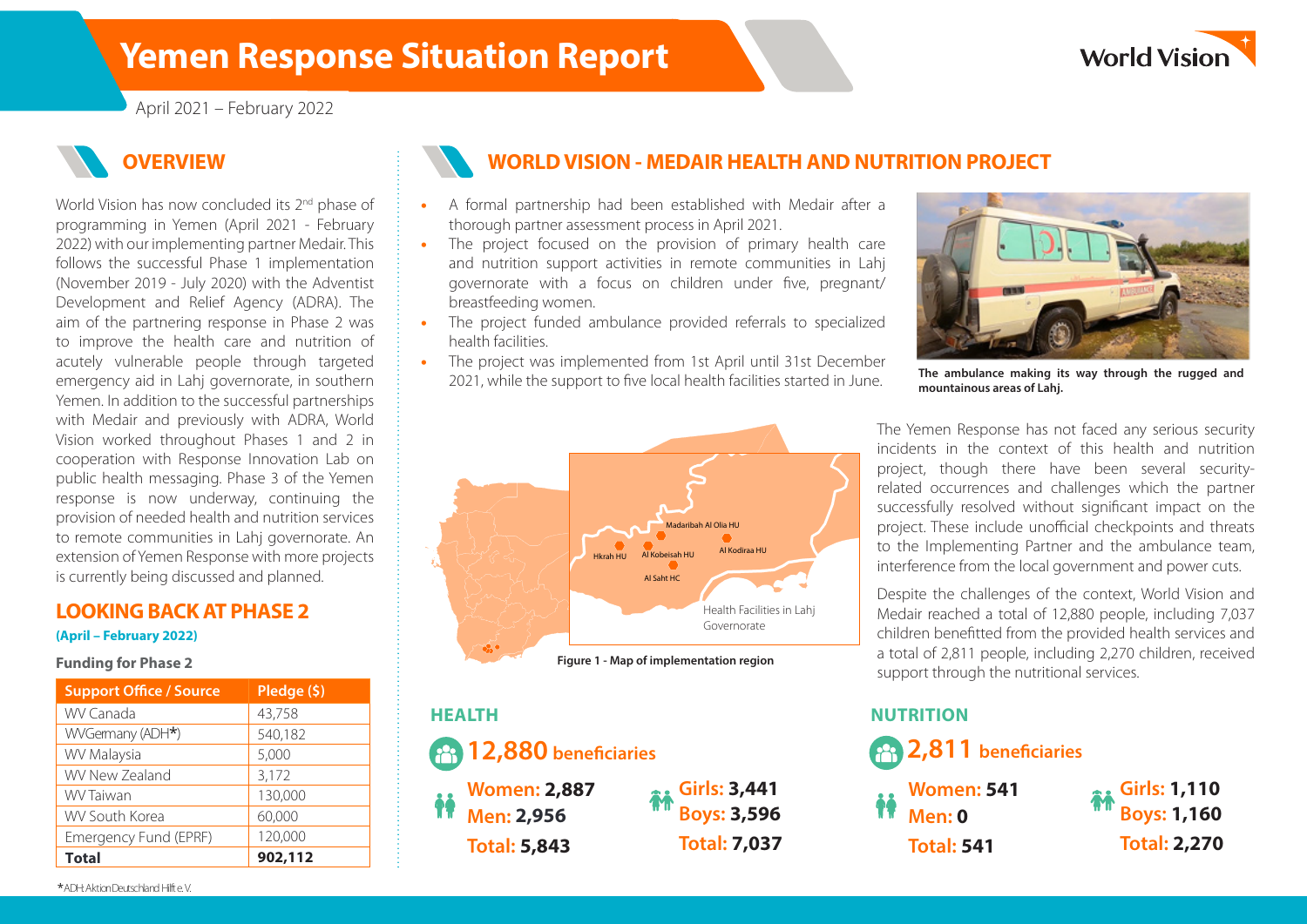

The provision of 15,746



primary health care consultations, out of those 8,526 for children in five supported health facilities.



Children's clubs were set up in five schools, reaching over 100 children with public health and behaviour change (BCC) messaging.

775 female participants improved infant and child feeding practices. to BCC messaging on

÷.

槱



An overall acute malnutrition cure rate of 96% with no deaths.

35 Community Health Volunteers were trained and have conducted over 2,600 MUAC (mid-upper arm cirumference) screenings.

# Among the achievements of the project were: **Response in the set of the project were: RESPONSE INNOVATION LAB (RIL) PROJECT**



model.

produced content.



The public health messages, which provided streamlined messages to vulnerable populations, were disseminated via social media and reached over 100,000 people.



The produced videos are in the public domain and can be used by other humanitarian or developmental stakeholders to further their public health messaging.



The project was implemented from 1st June 2021 until 14th February 2022.



All of the produced health messaging videos for Yemen can be found on RIL's country webpage: <https://www.responseinnovationlab.com/yemen>

The titles of some of the videos that can be found there are:

contextualizing existing public health content from Somalia, the second phase in 2021/2022 focused on developing new Yemeni-

While the first RIL project

- Vaccination is a safe and effective way to prevent disease and save lives now more than ever (on Facebook this video had accumulated over 117,000 views by the end of February)
- Leila & Latif Vaccinations
- What did Aisha see?
- Murad & Marwa Clean Water
- Clean Water is Healthy!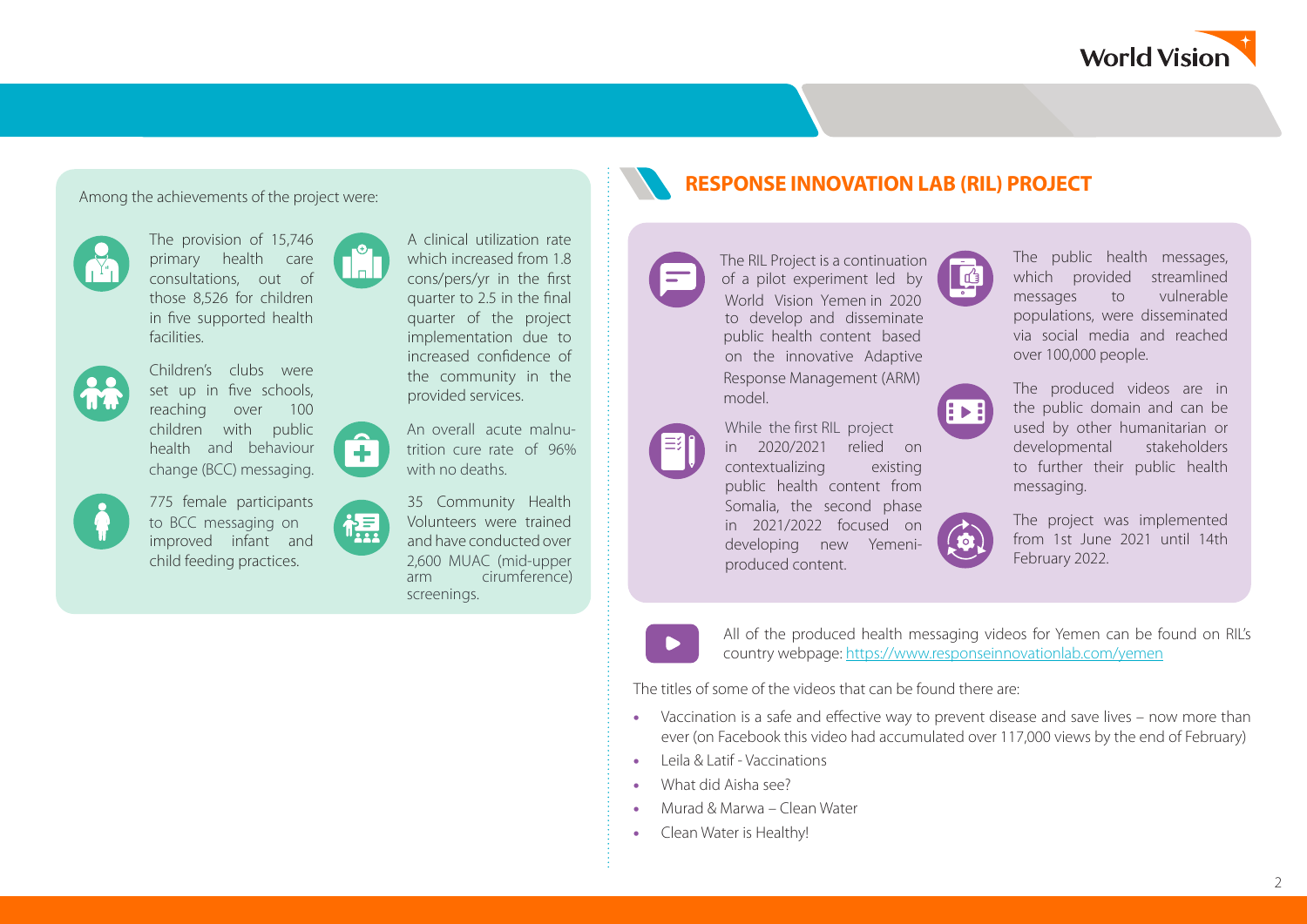

## **OUTLOOK ON PHASE 3 (January 2022 onwards)**



The conflict has led to a collapse Yemen's healthcare system. Only 50% of health facilities are functional and those that remain open lack qualified health staff, basic medicine and medical equipment.



**Figure 2. Availability of Health Services – OCHA 2021 Humanitarian Needs Overview, p.70**

- Approximately [20.1 million people need health assistance, including 11.6 million people in acute need.](https://reliefweb.int/sites/reliefweb.int/files/resources/yemen_health_cluster_bulletin_-_july_august_2021_1.pdf)
- Routine vaccination coverage has stagnated, with [37% of children under one year of age missing routine](https://thedocs.worldbank.org/en/doc/8aca65c4db5338cd3a408c0d4a147123-0280012021/original/Yemen-Health-Policy-Note-Sep2021.pdf)  [vaccinations.](https://thedocs.worldbank.org/en/doc/8aca65c4db5338cd3a408c0d4a147123-0280012021/original/Yemen-Health-Policy-Note-Sep2021.pdf)
- Outbreaks of cholera, measles, diphtheria and other vaccine-preventable diseases are occurring regularly.

## **Nutrition:**

- Food insecurity continues to remain a key challenge and is [most severe in areas of active con](https://reliefweb.int/sites/reliefweb.int/files/resources/Global%20Humanitarian%20Overview%202022.pdf)flict and surrounding [areas.](https://reliefweb.int/sites/reliefweb.int/files/resources/Global%20Humanitarian%20Overview%202022.pdf)
- Acute food insecurity is a reality for [16.2 million people in the country](https://reliefweb.int/sites/reliefweb.int/files/resources/Global%20Humanitarian%20Overview%202022.pdf); close to [400,000 children are su](https://www.reuters.com/article/yemen-security-malnutrition-int-idUSKBN2AC18V)ffering from [severe acute malnutrition](https://www.reuters.com/article/yemen-security-malnutrition-int-idUSKBN2AC18V) and [47,000 people are facing famine-like conditions](https://reliefweb.int/sites/reliefweb.int/files/resources/WFP-0000133779_0.pdf).



- The reality of the COVID-19 situation in Yemen remains unknown because the country's limited capacity to test and monitor its cases.
- Official case numbers are low, with only 11,061 cases. [including 9,050 reported recoveries and 2,011 deaths](https://covid19.who.int/region/emro/country/ye) across the period of the pandemic reported on 1st February 2022.
- [The de-facto authority \(DFA\) in the north of Yemen](https://www.acaps.org/sites/acaps/files/products/files/20220110_acaps_yemen_analysis_hub_thematic_report_covid-19_and_vaccine_hesitancy_0.pdf) [\(also known as the Houthis\) deny the presence of](https://www.acaps.org/sites/acaps/files/products/files/20220110_acaps_yemen_analysis_hub_thematic_report_covid-19_and_vaccine_hesitancy_0.pdf) [COVID-19,](https://www.acaps.org/sites/acaps/files/products/files/20220110_acaps_yemen_analysis_hub_thematic_report_covid-19_and_vaccine_hesitancy_0.pdf) thus almost no testing or vaccination rollout for the virus is taking place.
- Vaccination rollouts are limited to the southern governorates, whereas of 31st January 2022, [only](https://covid19.who.int/region/emro/country/ye) [744.060 vaccine doses had been administered,](https://covid19.who.int/region/emro/country/ye) which is about 2.6% of Yemenis having received their first COVID-19 vaccine dose.



- Yemen has the [lowest water per capita ratio globally](https://reliefweb.int/sites/reliefweb.int/files/resources/Yemen_HNO_2021_Final.pdf) sanitation. [– 18 million people lack access to safe water and](https://reliefweb.int/sites/reliefweb.int/files/resources/Yemen_HNO_2021_Final.pdf)
- Communities and especially internally displaced and outbreaks including cholera. people in informal settlements with limited access to clean water often have to resort to negative coping practices which are heightening the risk of malnutrition and increase risks for waterborne diseases